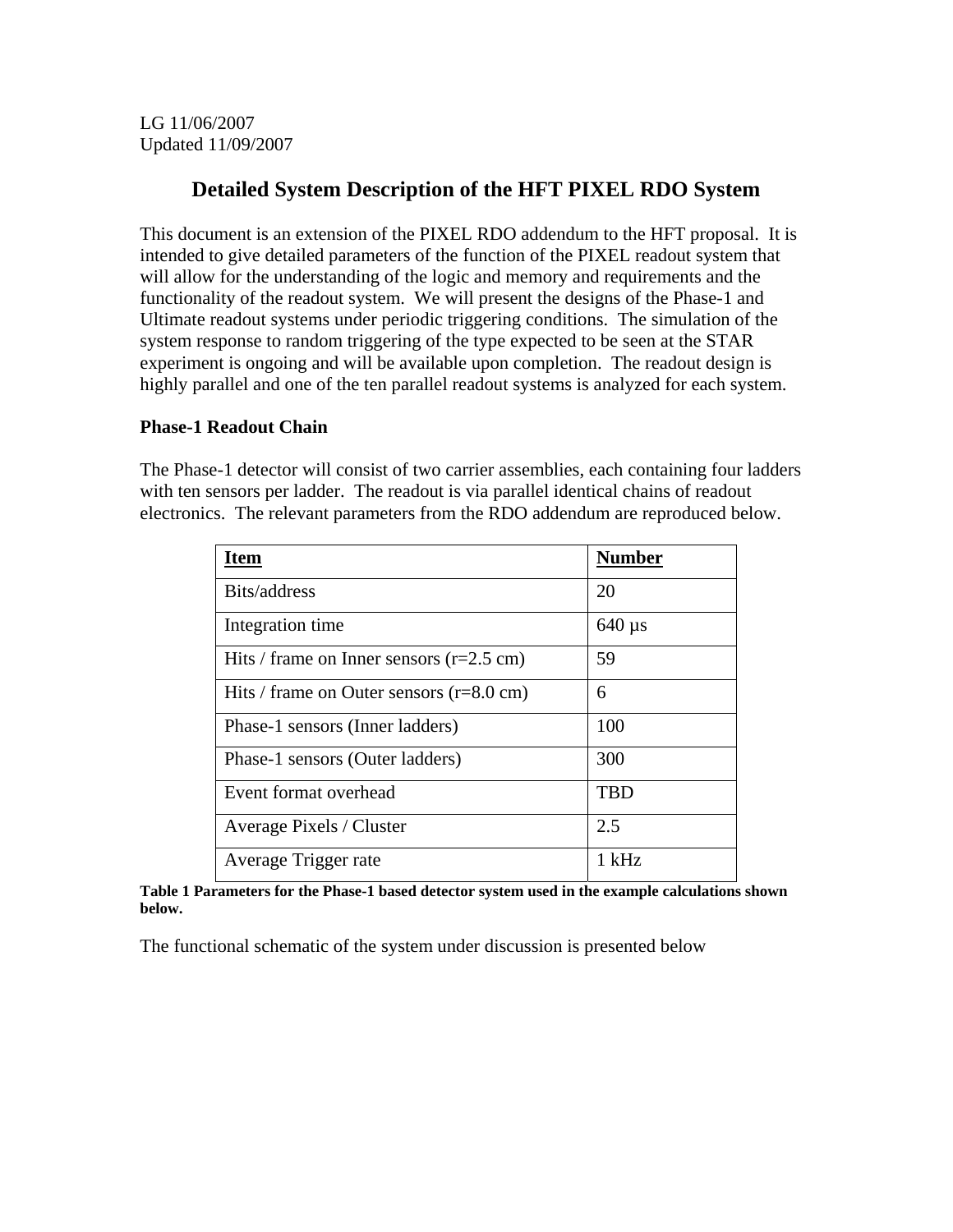

**Figure 1 Functional schematic diagram for one Phase-1 sensor based RDO board. Each RDO board services one inner ladder and 3 outer ladders. Each ladder contains 10 sensors.** 

We will show the system function for two cases. The first is for a periodic trigger rate of 1 kHz. The second is for a periodic trigger rate of 2 kHz. These cases make the scaling clear. In both cases we will use the average (pile-up included) event size. We are currently simulating the dynamic response of the system to the triggering and event size fluctuations seen at STAR and will make this information available after the simulations are completed. It is important to note that the system is FPGA based and can be easily reconfigured to maximize the performance by the adjustment of buffer sizes, number of buffers, and most other parameters. The relevant parameters of the system pictured above are described below;

Data transfer into event buffers – The binary hit data is presented to the address counter at 160 MHz. The corresponding hit address data from the adders counter is read synchronously into the event buffers for one full frame of a 640 **×** 640 sensor at 160 MHz. This corresponds to an event buffer enable time of 640 µs.

Event Buffer – Each event buffer is  $10 \times$  the size required for the average inner sensor sized event data stream. The average inner sensor has 59 hits / event. There are 4 outputs per sensor so the average event address length is (0.25 sensor area)  $\times$  (59 hits)  $\times$ (20 bits) **×** (10 factor for event size fluctuations) = **2950 bits or 147 20-bit addresses**.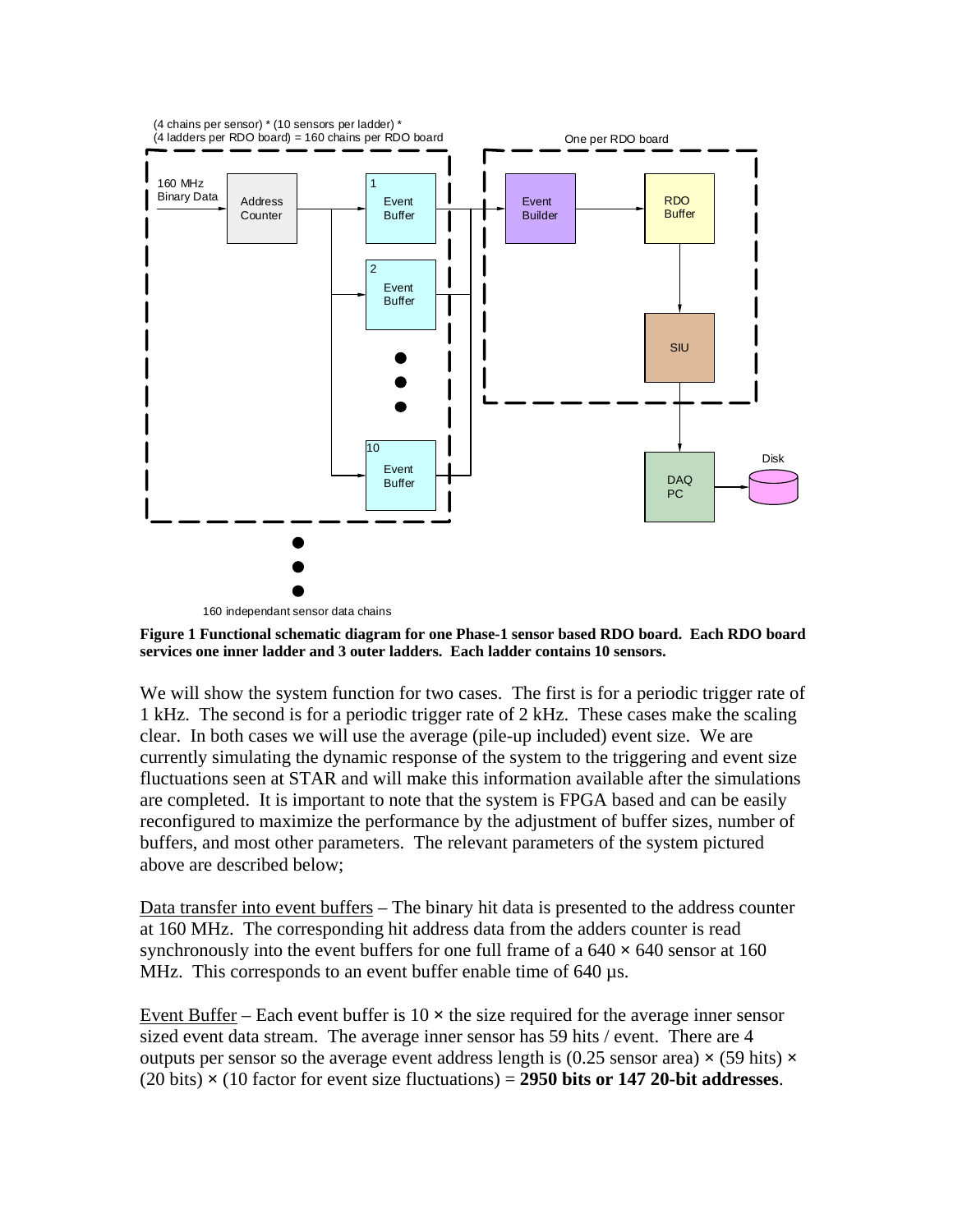Data transfer into the RDO buffer via the event builder – The event buffers remain busy until all of the event buffers from that event are read out into the RDO buffer. This process is internal to the FPGA, does not require computational resources, and can run at high speed. In the interests of simplicity, we will assume a 160 MHz clock to move data in 20-bit wide address words. The event builder first adds a 128 Byte header that contains the trigger ID and other identifying information into the RDO buffer, and then the address data from the event buffers is transferred into the RDO buffer in 20-bit words. The average carrier event size is  $[(6 \text{ hits } / \text{ sensor (outer)}) \times (10 \text{ sensors}) \times (3 \text{ laddress}) +$ (59 hits / sensor (inner)) **×** (10 sensors) **×** (1 ladders)] **×** (2.5 hits / cluster) = **1925 address words (20-bit).** The RDO buffer is  $5 \times$  the size required for an average event and is thus **192.5 kb** in size. The full time required to transfer the address data into the RDO buffer (in 20-bit per clock transfers) is then **12 µs**.

Data transfer from the RDO buffer over the DDL link – The RDO buffer is dual-ported and thus readout from the SIU to the RORC can proceed as soon as the RDO buffer begins filling. The data transfer rates for the SIU – RORC combination as a function of fragment size are shown below.



**Figure 2 Bandwidth of the SIU - RORC fiber optic link as a function of event fragment size.** 

In this case, we will assume that we are padding the 20-bit address data to 32-bit word lengths for DDL transfer. The event size is then  $(32 \text{ bits}) \times (1925 \text{ address words}) = 61.6$ **kb or 7.7 kB.** In this example, our transfer rate is  $\sim 150 \text{ MB} / \text{s}$ . This transfer then takes **51 µs.**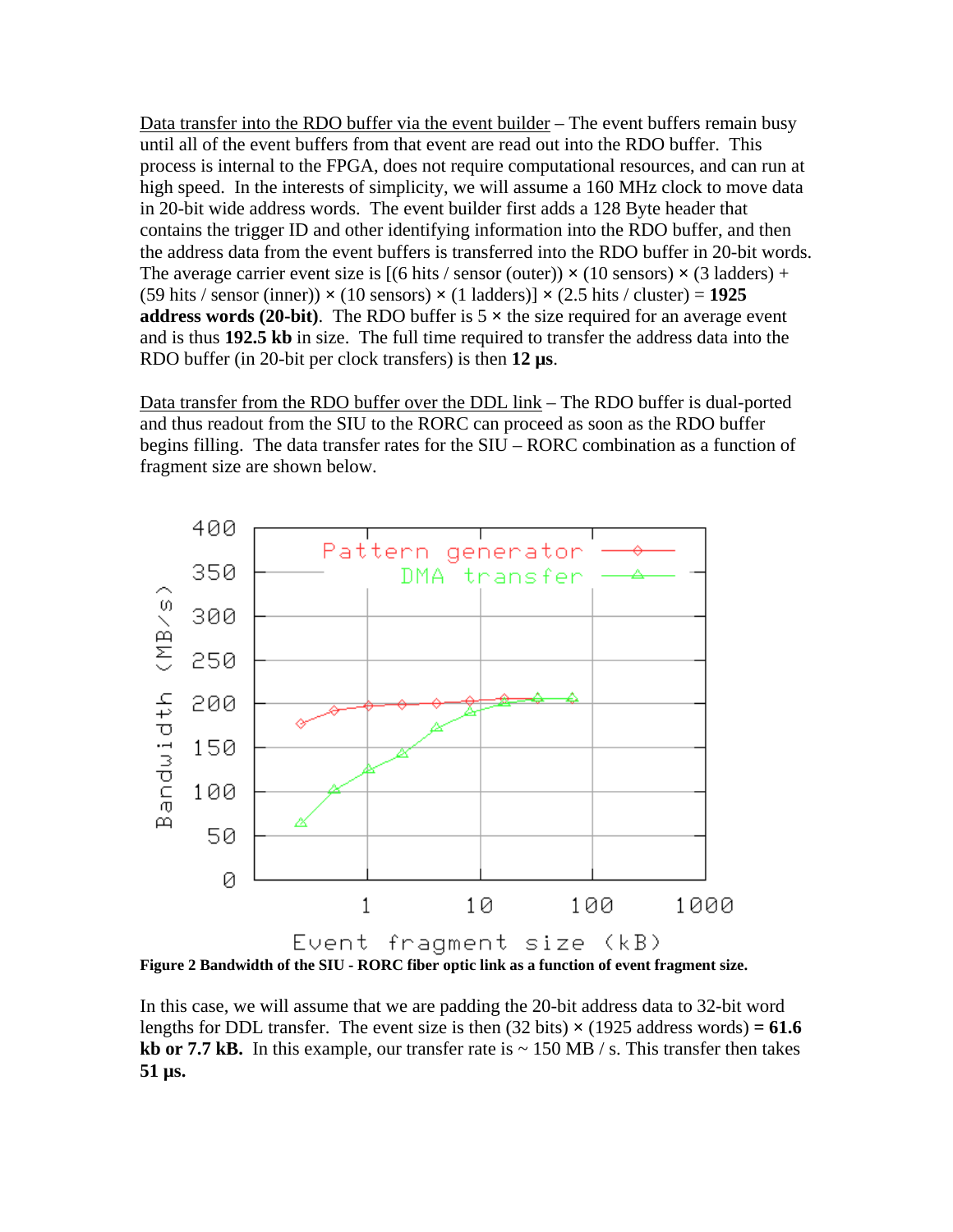Data transfer to the DAQ PC Hard Disk drive – The event data is buffered in the DAQ PC RAM (>4GB) until only accepted events are written to disk and then transferred via Ethernet to an event building node of the DAQ system. Level 2 trigger accepts are delivered to the RDO system and transferred via the SIU – RORC to the DAQ receiver PCs. Only the events that have been accepted by level 2 are then built into an event. In this way, the buffer provided by the DAQ PC RAM provides for the elasticity needed for an average event acceptance of 1 kHz

The results of these calculations and discussion are presented below in the following chronograms.



**Figure 3 Chronogram of the Phase-1 based readout system functions for a 1 kHz periodic trigger.**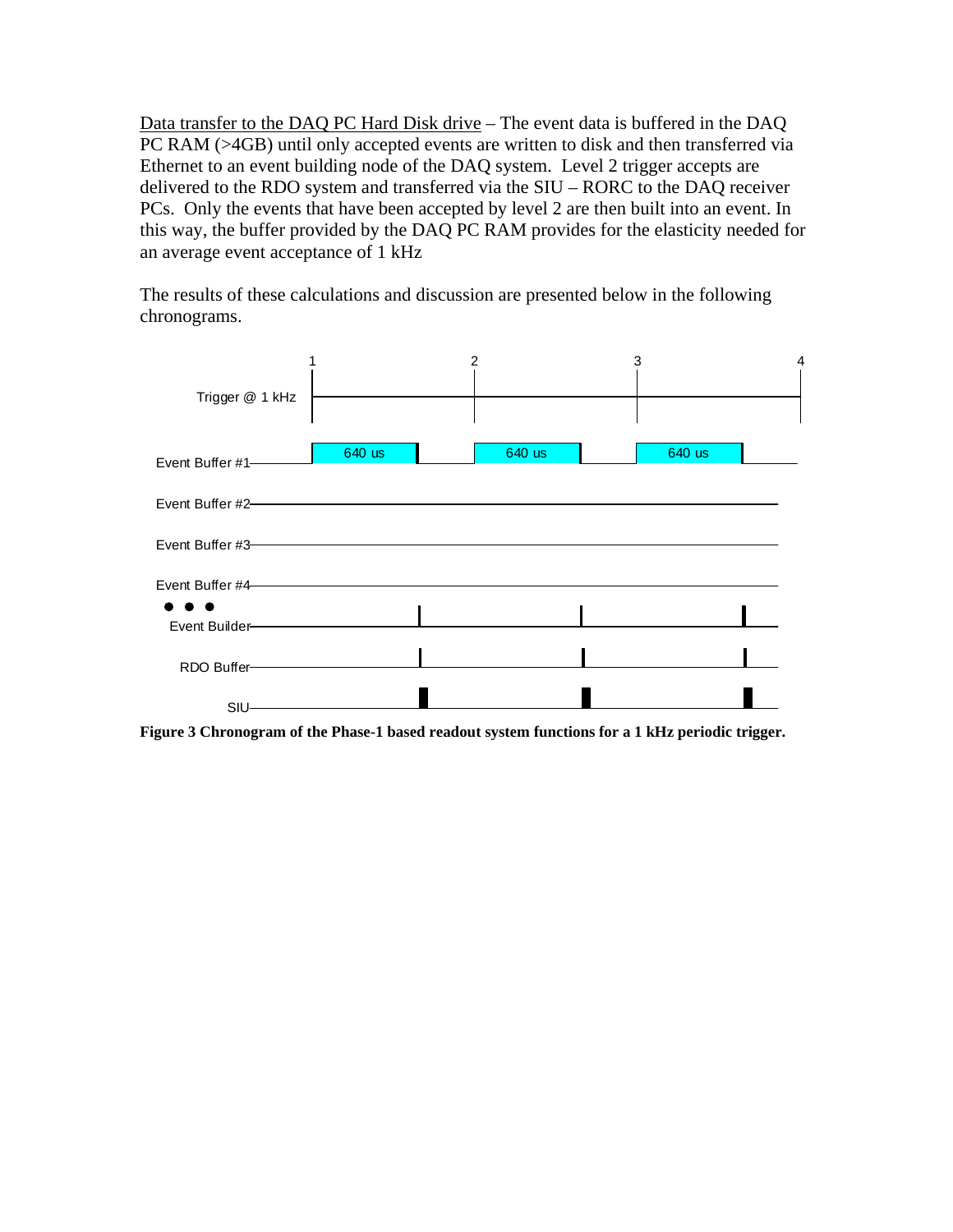

**Figure 4 Chronogram of the Phase-1 based readout system functions for a 2 kHz periodic trigger.** 

The memory resources required in the FPGA / motherboard combination are (160 readout buffers)  $\times$  (2.95 kb per event buffer) + (192.5 kb for the RDO buffer) = **664.5 kb**. The Xilinx Virtex-5 FPGA in our design contains 4.6 – 10.4 Mb of block RAM so the entire design fits easily into the FPGA.

## **Ultimate Sensor Detector Readout Chain**

Again, the Ultimate sensor readout system consists of ten parallel readout chains. The main difference between the Phase-1 sensors and the Ultimate sensors is the inclusion of zero suppression circuitry in the Ultimate sensor, thus only addresses are read out into the RDO boards. In addition, the integration time of the Ultimate sensor is 200  $\mu$ s and there is one data output per sensor. These differences lead to the functional schematic of the readout system shown below.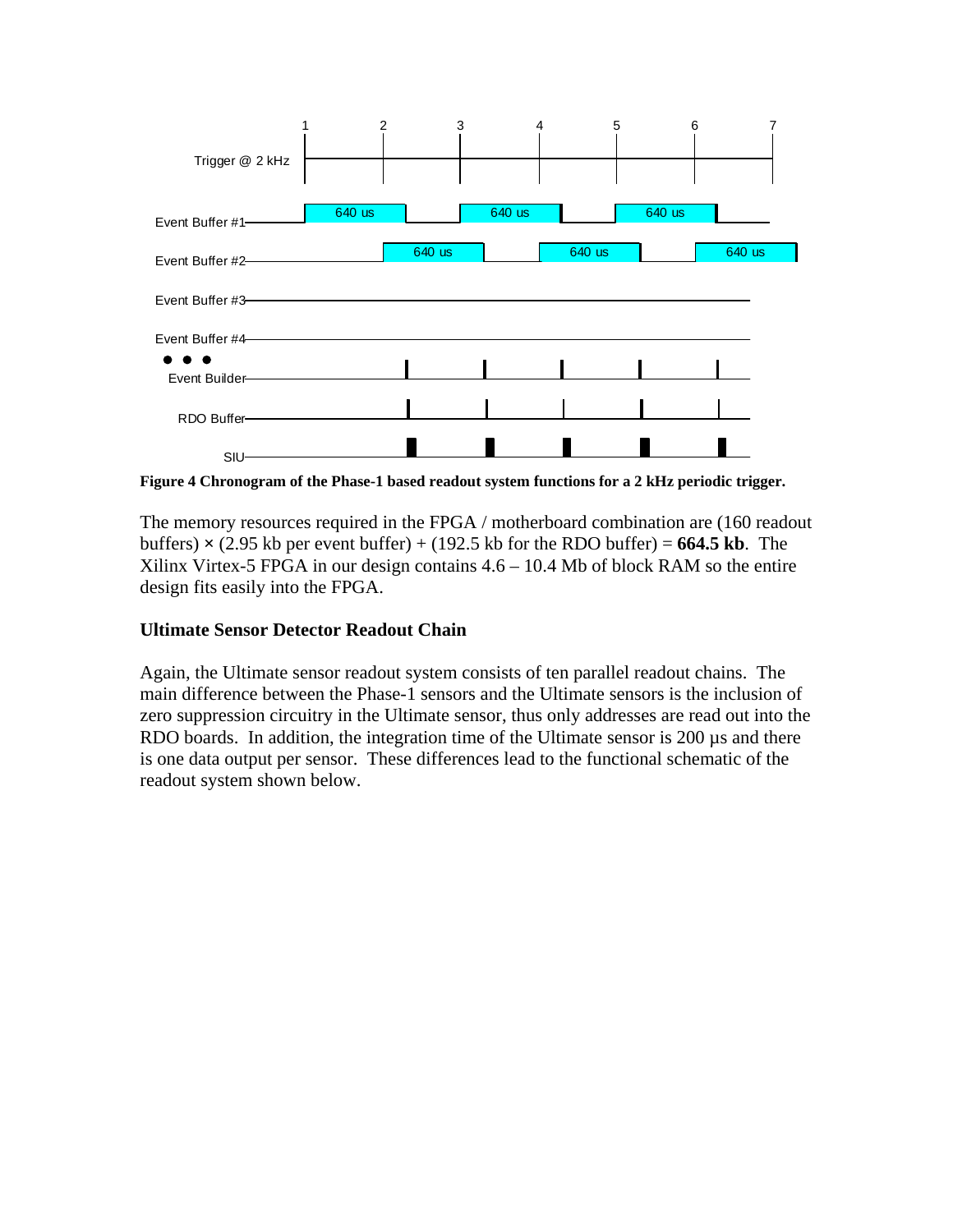

40 independant sensor data chains

**Figure 5 Functional schematic diagram for one Ultimate sensor based RDO board. Each RDO board services one inner ladder and 3 outer ladders. Each ladder contains 10 sensors.** 

We will show the system function for the same two cases as shown for the Phase-1 readout system. The first is for a periodic trigger rate of 1 kHz. The second is for a periodic data rate of 2 kHz. Again, in both cases we will use the average (pile-up included) event size. The relevant parameters of the Ultimate sensor based system pictured above are described below;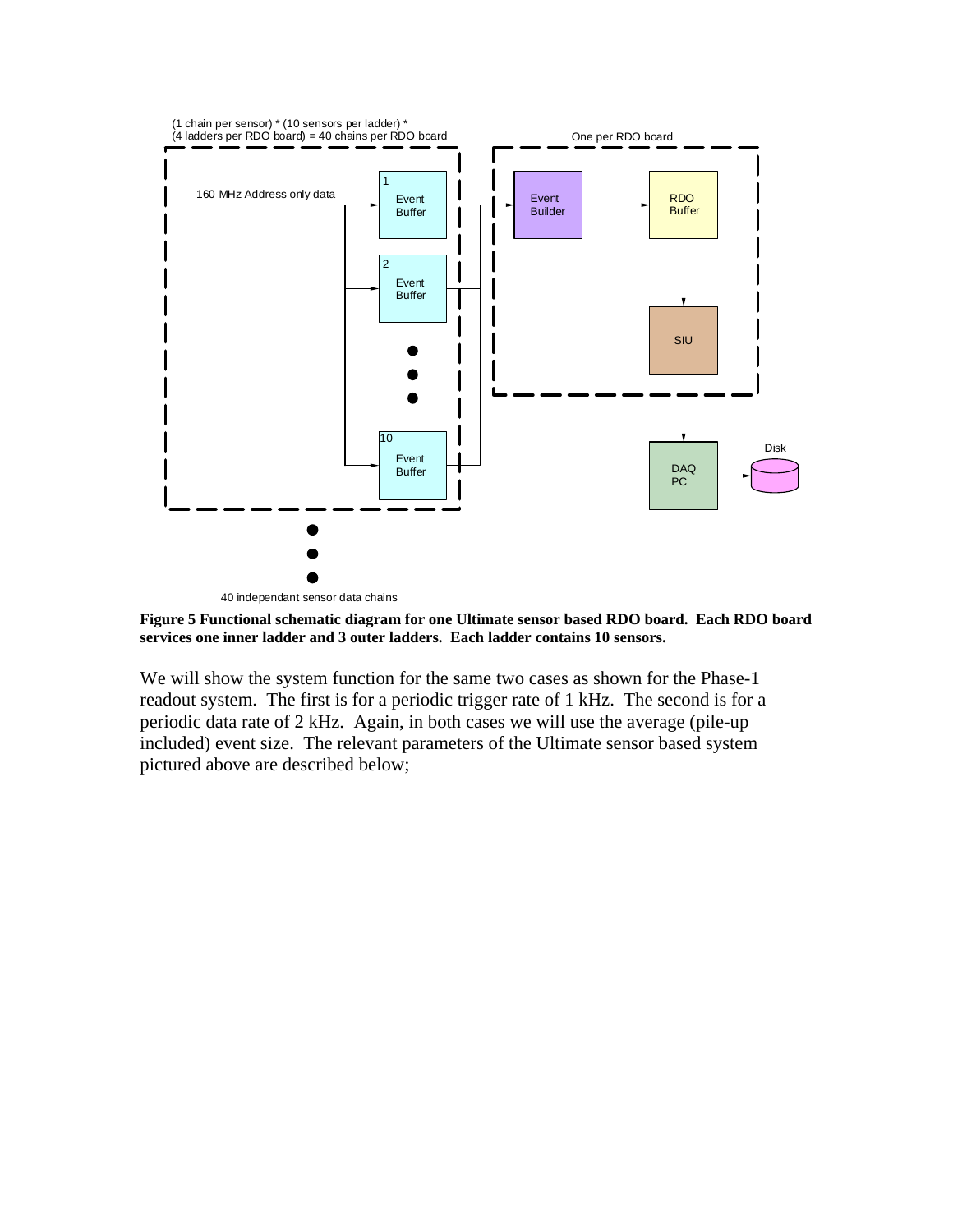| Item                                               | <b>Number</b> |
|----------------------------------------------------|---------------|
| Bits/address                                       | 20            |
| Integration time                                   | $200 \mu s$   |
| Hits / frame on Inner sensors $(r=2.5$ cm)         | 61.5          |
| Hits / frame on Outer sensors $(r=8.0 \text{ cm})$ | 6             |
| Ultimate sensors (Inner ladders)                   | 100           |
| Ultimate sensors (Outer ladders)                   | 300           |
| Event format overhead                              | <b>TBD</b>    |
| <b>Average Pixels / Cluster</b>                    | 2.5           |
| Average Trigger rate                               | $1$ kHz       |

**Table 2 Parameters for the Ultimate sensor based detector system used in the example calculations shown below.** 

Data transfer into event buffers – The 20-bitaddress data is presented to the event buffer 160 MHz. The integration time is now 200 µs giving an event buffer enable time of 200 µs.

Event Buffer – Each event buffer is  $10 \times$  the size required for the average inner sensor sized event data stream. The average inner sensor has 61.5 hits / event. There is one output per sensor so the average event address length is (1 sensor)  $\times$  (61.5 hits)  $\times$  (20 bits)  $\times$  (10 factor for event size fluctuations) = **12,300 bits or 615 20-bit addresses**.

Data transfer into the RDO buffer via the event builder  $-$  As before, the event buffers remain busy until all of the event buffers from that event are read out into the RDO buffer. In the interests of simplicity, we will again assume a 160 MHz clock to move data in 20-bit wide address words. The event builder first adds a 128 Byte header that contains the trigger ID and other identifying information into the RDO buffer, and then moves the address data from the event buffers into the RDO buffer in 20-bit words. The average carrier event size is  $[(6 \text{ hits } / \text{ sensor (outer)}) \times (10 \text{ sensors}) \times (3 \text{ ladder}) + (61.5 \text{ years})$ hits / sensor (inner))  $\times$  (10 sensors)  $\times$  (1 ladders)]  $\times$  (2.5 hits / cluster) = **1988 address words (20-bit).** The RDO buffer is  $5 \times$  the size required for an average event and is thus **198.8 kb** in size. The full time required to transfer the address data into the RDO buffer (in 20-bit per clock transfers) is then **12.4 µs**.

Data transfer from the RDO buffer over the DDL link – The RDO buffer is dual-ported and thus readout from the SIU to the RORC can proceed as soon as the RDO buffer begins filling. Again, we will assume that we are padding the 20-bit address data to 32 bit word lengths for DDL transfer. The event size is then (32 bits) **×** (1988 address words) =  $63.6$  kb or 7.9 kB. In this example, our transfer rate is  $\sim 150$  MB / s. This transfer then takes **53 µs.**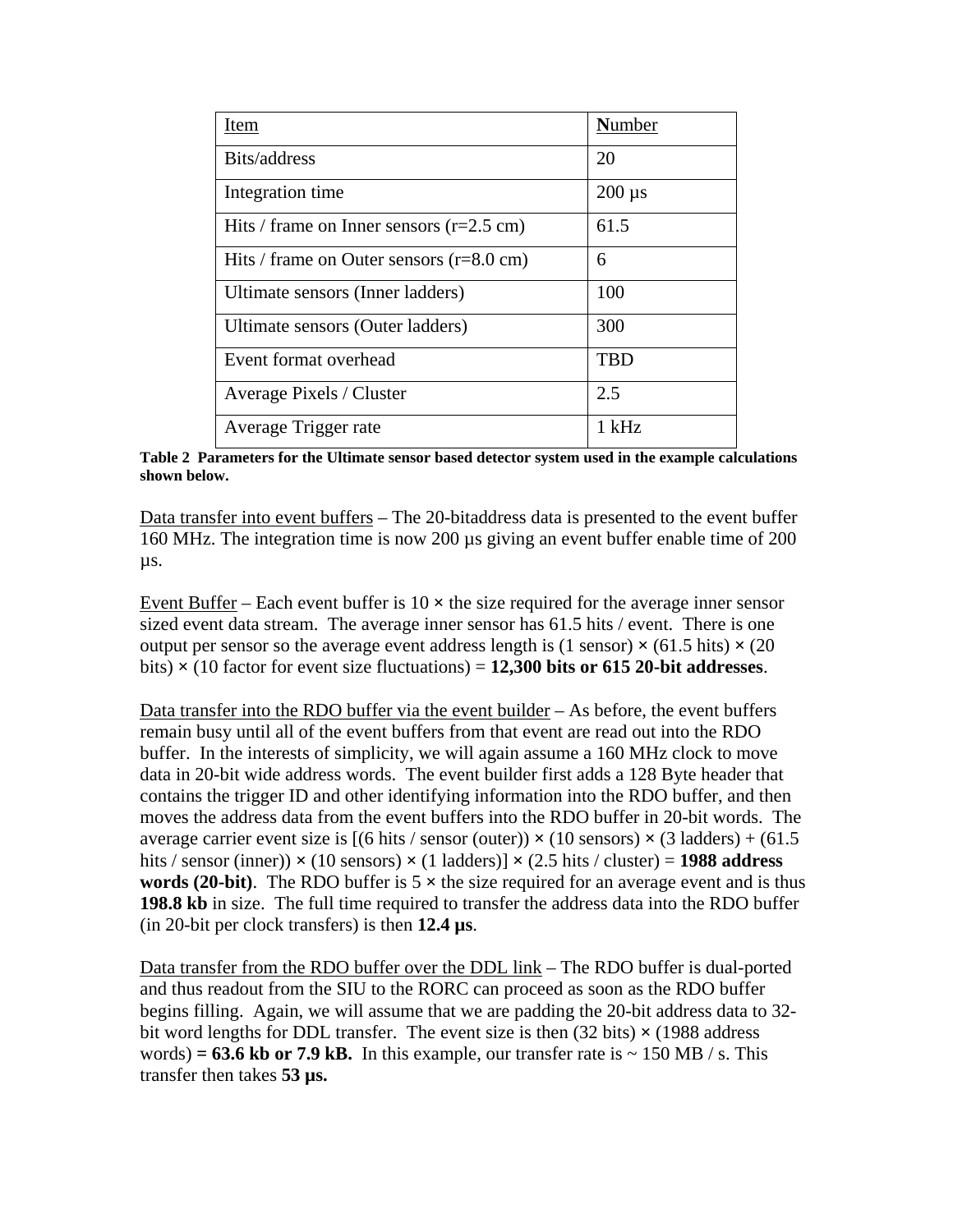Data transfer to the DAQ PC Hard Disk drive - Again, only the events that have been accepted by level 2 are then built into an event. In this way, the buffer provided by the DAQ PC RAM provides for the elasticity needed for an average event acceptance of 1 kHz

The results of these calculations and discussion are presented below in the following chronograms.



**Figure 6 Chronogram of the Ultimate sensor based readout system functions for a 1 kHz periodic trigger.**